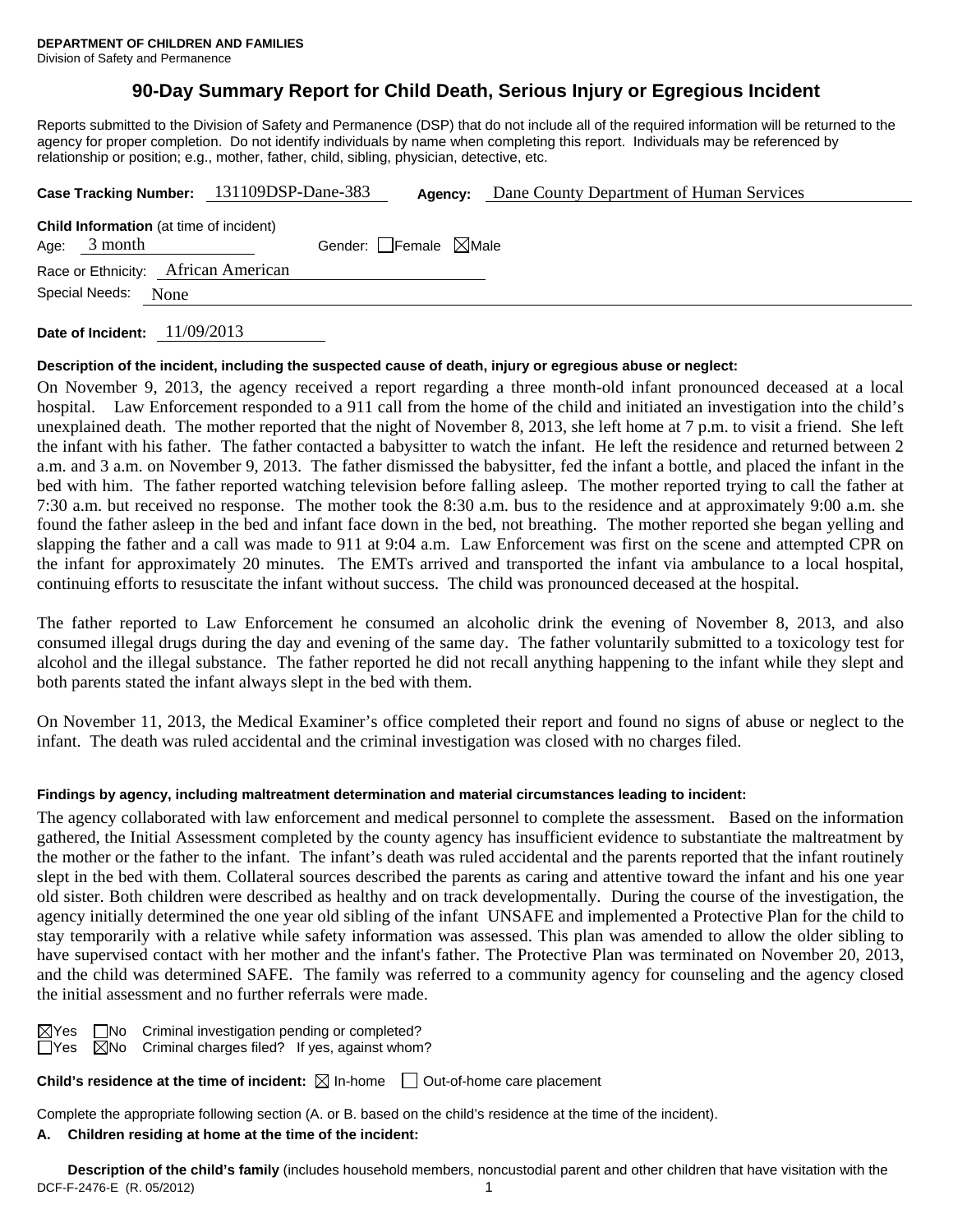child and / or in the child's family home):

 Prior to the incident the infant resided at home with his parents, and his one year old half-sibling. The mother has two older children, adopted by a relative in 2009. The mother continues to have regular contact with these children through the relative.

**Yes No Statement of Services:** Were services under ch. 48 or ch. 938 being provided to the child, any member of the child's family or alleged maltreater at the time of the incident, including any referrals received by the agency or reports being investigated at time of incident?

**If "Yes", briefly describe the type of services, date(s) of last contact between agency and recipient(s) of those services, and the person(s) receiving those services:**  N/A

**Summary of all involvement in services as adults under ch. 48 or ch. 938 by child's parents or alleged maltreater in the previous five years:** (Does not include the current incident.)

In February of 2007, the agency placed the mother's two older children with a relative. The agency monitored the children's placement, provided case management services, and referred the mother to services to address her alcohol and drug abuse issues. The mother was also referred for parenting education services, and was provided with supervised family interactions. The relative was provided with in-home family therapy services to assist her in meeting the children's needs. The mother was unable to maintain stability in her life, and consented to a voluntary termination of parental rights in September of 2009.

**Summary of actions taken by the agency under ch. 48, including any investigation of a report or referrals to services involving the child, any member of the child's family living in this household and the child's parents and alleged maltreater.** (Does not include the current incident.)

(Note: Screened out reports listed in this section may include only the date of the report, screening decision, and if a referral to services occurred at Access. Reports that do not constitute a reasonable suspicion of maltreatment or a reason to believe that the child is threatened with harm are not required to be screened in for an initial assessment, and no further action is required by the agency.)

On March 20, 2005, the agency screened out a report.

On October 15, 2006, the agency screened in a services report due to concerns regarding a loaded gun being in the residence. The mother did not respond to requests for a meeting and no services were provided.

On February 17, 2007, the agency screened in a report with concerns that the mother left her one and three year old children home, alone. The mother was arrested and the officer left the children with the maternal grandmother who was responsible for protecting the children. This report was screened in with a 5 day response time and the first agency contact is documented to have occurred on March 7, 2007. It is unclear if the agency implemented a formal protective plan prior to the documentation of the first Safety Plan dated April 7, 2007 . The agency substantiated the allegations of child neglect and filed a Child In-Need-of Protection or Services petitions and opened a case for on-going case management services. At the time of the CHIPS dispositional hearing on May 31, 2007, the children were formally placed into out-of-home care with their maternal grandmother. The agency provided services for this family for two and a half years, until the mother voluntarily Terminated her parental rights on September 17, 2009 and the children were subsequently adopted by their maternal grandmother.

On May 6, 2013, the agency screened in a report with concerns that the mother was using illegal substances while pregnant and was arrested on outstanding charges of manufacturing and delivering an illegal substance. The agency assessed these concerns and determined the incident leading to the mother's arrest occurred in 2010. The agency found no indications the mother was engaged in illegal, drug-related behaviors. There was no evidence that the mother's current use of marijuana was impacting her ability to safely parent her infant, nor was it negatively impacting the development of her unborn child. Observations and collateral information indicated the mother was appropriately attentive and caring toward her infant daughter. The Initial Assessment completed by the county agency found insufficient evidence to substantiate the maltreatment to the unborn by the mother.

On May 7, 2013, the agency screened in a report that the mother's newborn tested positive for marijuana at birth. The agency assessed the concerns and found no evidence that the mother's use of marijuana was affecting her ability to safely parent her children. Collateral sources indicated the children were healthy and on track developmentally. The Initial